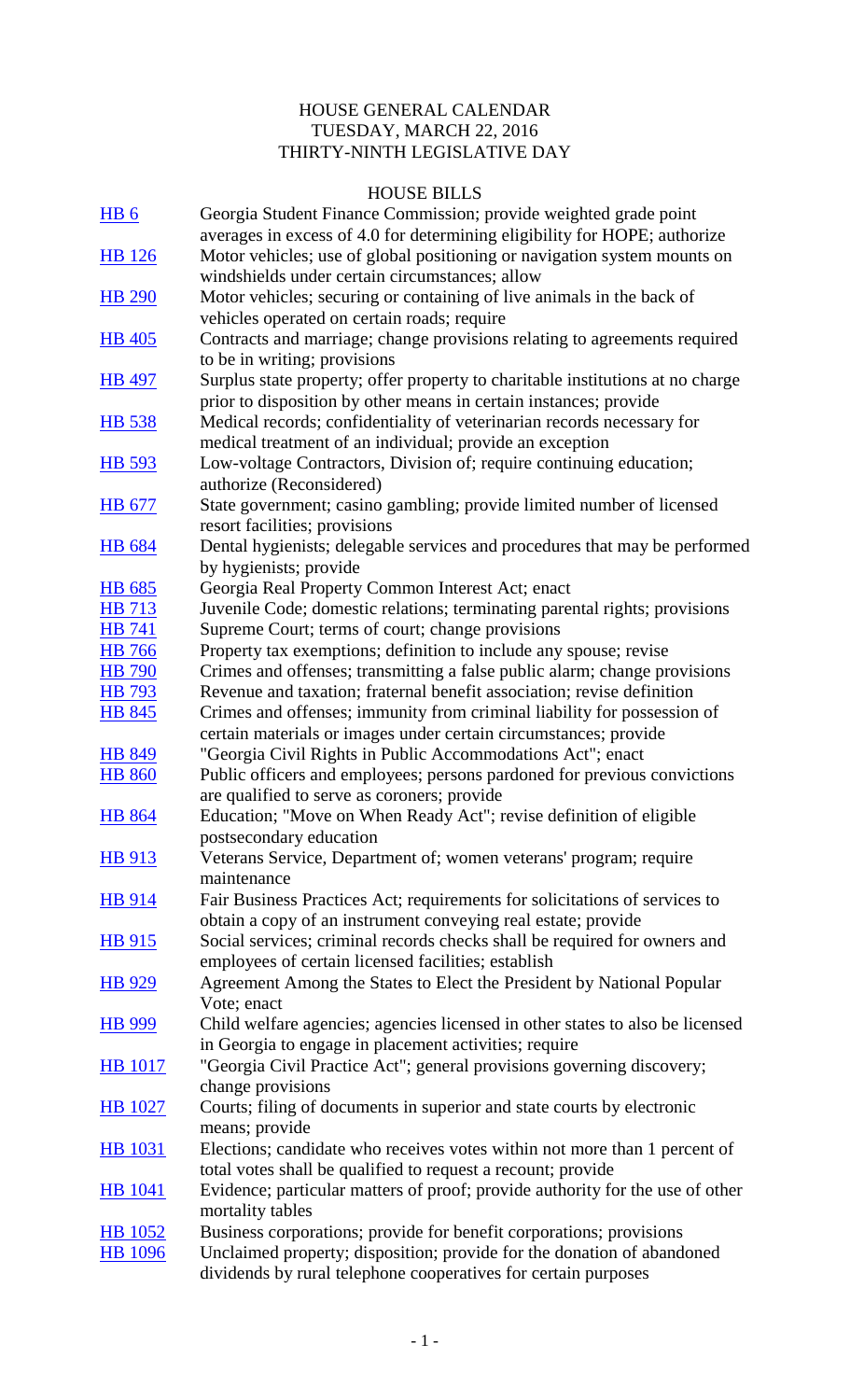|                 | <b>HOUSE RESOLUTIONS</b>                                                      |
|-----------------|-------------------------------------------------------------------------------|
| <b>HR 502</b>   | General Assembly; provide for dedication of revenues derived from fees or     |
|                 | other assessments to the public purpose for which such fees or other          |
|                 | assessments were imposed; authorize - CA                                      |
| <b>HR 768</b>   | House Study Committee on Mandatory Reporting of Child Abuse; create           |
| <b>HR 807</b>   | Casino resorts; local authorization of limited number of licensed resorts;    |
|                 | provide - CA                                                                  |
| <b>HR 900</b>   | Assembly of State Legislatures; delegates from General Assembly; provide      |
| HR 1254         | Medicaid care management organizations; cover certain attention deficit       |
|                 | hyperactivity disorder medications; encourage                                 |
| HR 1563         | Kenny Boyett Wood Shop; Ware County; dedicate                                 |
| <b>HR</b> 1564  | Public Health, Department of; sudden cardiac arrest prevention education      |
|                 | courses; encourage                                                            |
|                 |                                                                               |
|                 | <b>SENATE BILLS</b>                                                           |
| SB <sub>3</sub> | 'Supporting and Strengthening Families Act'; power of attorney from parent    |
|                 | to another person; care of minor child; provide for                           |
| <b>SB18</b>     | Technical College System of Georgia; establish policies for granting          |
|                 | academic credit for college level learning from military service, work        |
|                 | experience                                                                    |
| <b>SB 58</b>    | 'Georgia Leadership and Service Admission Act'                                |
| <b>SB</b> 114   | Advanced Practice Registered Nurses; number of advanced practice              |
|                 | registered nurses a delegating physician enter a protocol agreement;          |
|                 | provisions                                                                    |
| <b>SB</b> 145   | Board of Community Health; provide that one member of the board is            |
|                 | member of the state health benefit plan                                       |
| <b>SB</b> 168   | State Symbols; designate the Old Governor's Mansion as the official state     |
|                 | historic house                                                                |
| <b>SB</b> 183   | Animals; provide for liability protection for certain activities related to   |
|                 | livestock; limitations                                                        |
| <b>SB 184</b>   | Dogs; provide breed-specific regulation shall be limited to enactment by      |
|                 | general law                                                                   |
| <b>SB</b> 199   | Elections; provide for a definition; prohibit certain activities within close |
|                 | proximity to polling places                                                   |
| <b>SB 230</b>   | 'Uniform Emergency Volunteer Health Practitioners Act'; enactment             |
| <u>SB 255</u>   | Garnishment Proceedings; modernize, reorganize, and provide                   |
|                 | constitutional protections                                                    |
| <b>SB 258</b>   | Ad Valorem Tax; provide the assessed value of property shall not be           |
|                 | increased beyond the initial assessment value                                 |
| <b>SB 270</b>   | Firearms; authorize qualified retired law enforcement officers to carry       |
|                 | handgun anywhere within this state                                            |
| <b>SB 271</b>   | Mental Health; provide reasonable standards for providing patients notice;    |
|                 | admission to an emergency receiving facility                                  |
| SB 275          | Local Government; governing body shall not adopt policy that has effect of    |
|                 | preventing free exercise of the right of freedom of speech by the members     |
| <b>SB 278</b>   | Criminal Offenses; increase the penalty provisions; pimping and pandering     |
| <b>SB 310</b>   | "Transparency in Education Act"; prohibit implementation of certain           |
|                 | grants; written analysis; grant terms are ratified by Gen. Assembly           |
| <b>SB</b> 314   | Nurses; advanced nursing practices; revise certain provisions; provide for    |
|                 | changes to roles and definitions                                              |
| <b>SB 319</b>   | Professional Counseling; revise the definition                                |
| <b>SB</b> 320   | Driver's License; revise exemptions afforded to nonresidents issued to them   |
|                 | in home state/country                                                         |
| SB 323          | State Printing and Documents; public disclosure not be required for any       |
|                 | documents pertaining to economic development project                          |